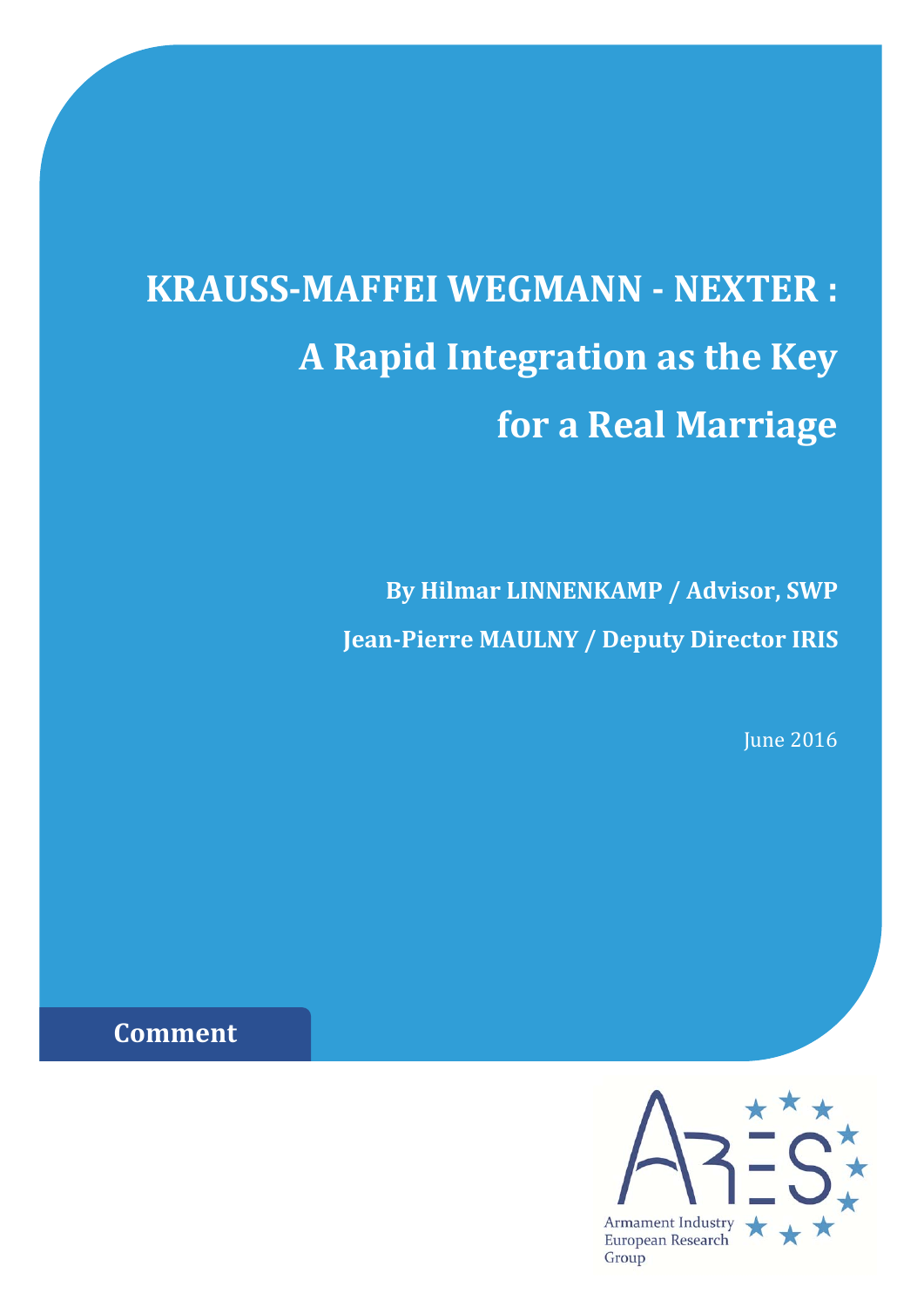T he merger between Nexter and Krauss-Maffei-Wegmann, announced in 2014<br>and finalized in 2015, is of particular importance, which the French and the<br>German, and generally all European countries, must be aware of. The and finalized in 2015, is of particular importance, which the French and the German, and generally all European countries, must be aware of. The consolidation process of the European defence industry - initiated in the 1990s with a joint letter from the President of France, the Prime Minister of the United Kingdom, and the Chancellor of Germany, calling for the creation of a common aeronautical and defence company<sup>1</sup>, with the OCCAR agreement signed in 1996 and the Letter of Intent (LoI) agreement in 2000 - was motivated by two reasons. The first one was the reduction of defence budgets after the Cold War that did not allow maintaining the European defence industrial structure as it was, for it was affected with overcapacities. The companies needed to regroup, as was the case in the United States from 1993. In 1996, Bae Dynamics and Matra merged into Matra Bae Dynamics. Later, in 1999, Alenia missiles joined Matra Bae Dynamics. The new name of the company was MBDA. In 1999, Aérospatiale-Matra, DASA and Casa merged to form EADS (European Aeronautic Defence and Space company). In the UK and in Italy, mergers took place, around Finmeccanica, now named Leonardo, and BAE Systems, in order to constitute two major defence companies ranked in the top ten of the global defence industry. In Germany the consolidation around DASA took place even sooner, by the end of the 1980s, and in the land armament industry there was an attempt to merge KMW and Rheinmetall.

The second reason was a political one. European industrial reconstruction in the field of defence, initiated with the Maastricht Treaty in 1992 and consolidated in 1999 with the setting up of the European (later: Common) Security and Defence Policy institutions, seemed to give companies the necessary political signal to begin the process of consolidation.. Indeed, defence companies only have one type of client, the States, and European companies from this sector have an interest in regrouping only if they feel that States want to jointly define their needs in military equipment. If cooperation programmes ever see the light of day, and if structures such as the European Defence Agency or the European Commission help define those needs, the appropriate strategy for companies will then be to consolidate their positions in a European framework. Due to a lack of such cooperation programmes and of a strong political impetus in European Union countries to pool their military capacities, European defence companies choose alternative strategies, either by favouring exports, or by trying to enter the American market, all this while competing with each other.

The Krauss-Maffei Wegmann/Nexter merger follows ten years of drought in the consolidation process of the European defence industry, which is a sign that States have not created the necessary conditions in order to incite companies to regroup. Yet, for the past 15 years, a succession of studies, articles and reports all criticised the excessive number of European land or sea programmes - the two sectors where the continental

<sup>&</sup>lt;sup>1</sup> This letter was signed on December 9, 1997 by Helmut Kohl, Tony Blair, Jacques Chirac and Lionel Jospin.

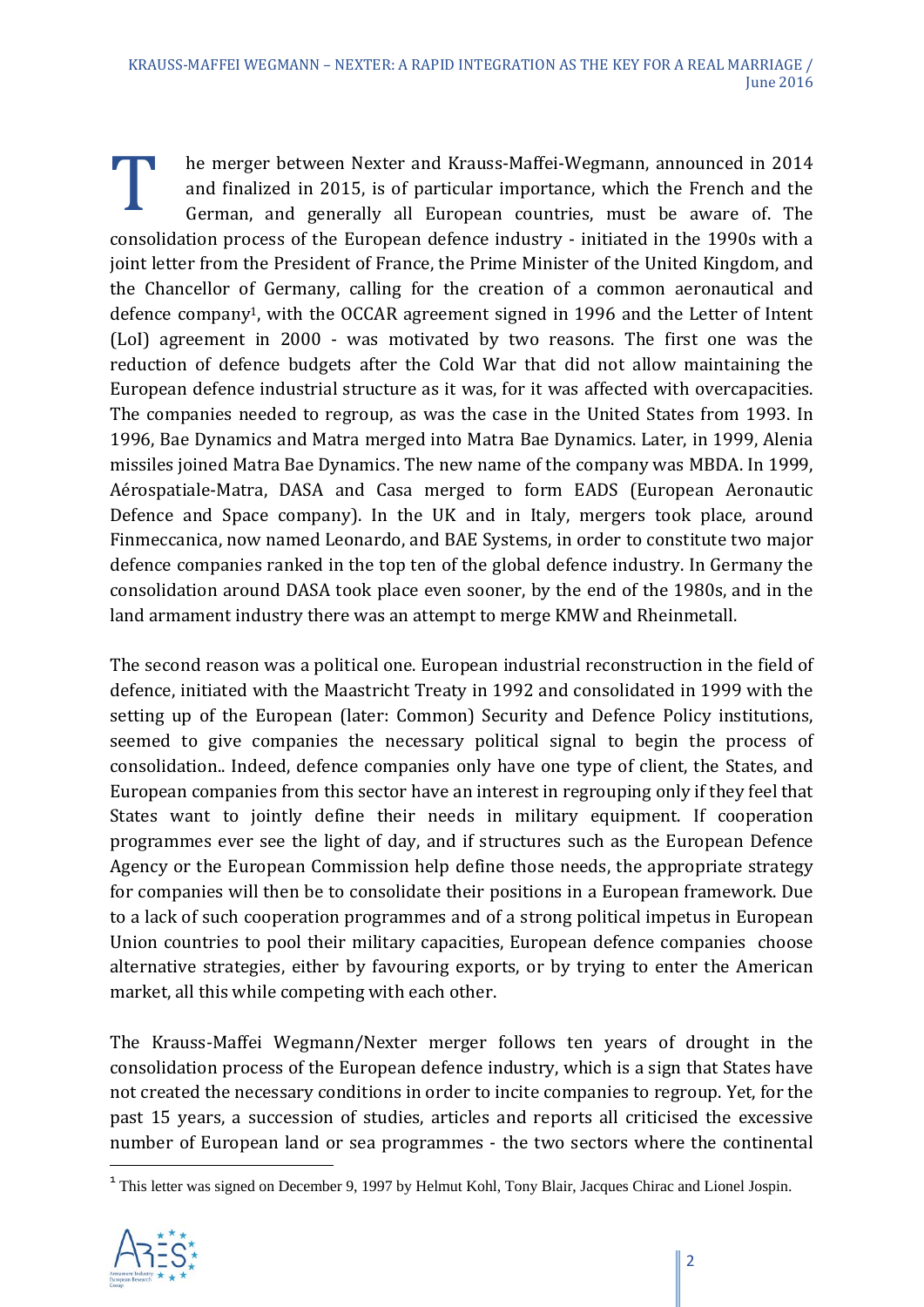industrial landscape is too scattered when taking into account the market volume for that equipment. It is also the case in the combat aircraft sector with Rafale, Eurofighter and Gripen. These programmes were all launched in the 1980s. One can reasonably doubt whether today there is enough place for more than one aircraft considering the demand. As Krauss-Maffei Wegmann and Nexter have decided to merge in the field of land armament, it is because this destructive European competition from emerging countries is exposing these two companies to long-term risks. This initiative, aiming to foster rapprochement, came primarily from the two companies, even though the French and German governments have encouraged the rapprochement to varying degrees. Is the Nexter – Krauss-Maffei Wegmann merger the end of the story? It certainly is not. One could even assert that today is only the beginning of the story of this rapprochement. The challenges are not behind us but ahead of us.

First of all, the integration process of these two companies is only partial for the time being. Only a number of functions will be pooled: cooperation in the supply chain, research and development, strategy definition, international marketing and sales, and communication. However, both trademarks still remain. As former Nexter CEO Philippe Burtin stated when he introduced the project in France before the *Assemblée Nationale*, we must speak of a rapprochement, and not yet of a merger<sup>2</sup>.

The first challenge faced by the newly formed company is indeed that of the reality of the rapprochement. If both firms do not feel that they have a common destiny, it is to be feared that the experiment may not last long. The Krauss-Maffei Wegmann – Nexter rapprochement is more comparable to a civil union contract, or even an engagement, rather than a true marriage.

For that marriage to be consummated, a primary challenge must be faced: exports. The product spectrums of the two companies are only partly complementary. There are significant areas of competition, as is the case with the Boxer, made by Krauss-Maffei Wegmann and the Armoured Vehicle for Infantry Combat (*Véhicule blindé de combat d'infanterie*, VBCI), made by Nexter. At this level, it is essential that the holding company KNDS above KMW and Nexter decide on a case-by-case basis what product from one or the other company will be introduced on export markets; and that sales teams from Krauss-Maffei Wegmann and Nexter work together to promote said product. Given how much importance this non-compete agreement on exports will have for the success of the rapprochement, French and German governments should commit to support the proposed export product together, whether it comes from the Krauss-Maffei Wegmann or the Nexter product range, in order to strengthen the image of the newly formed company. 

<sup>&</sup>lt;sup>2</sup> « Il faut parler de rapprochement et non de fusion », Philippe Burtin.

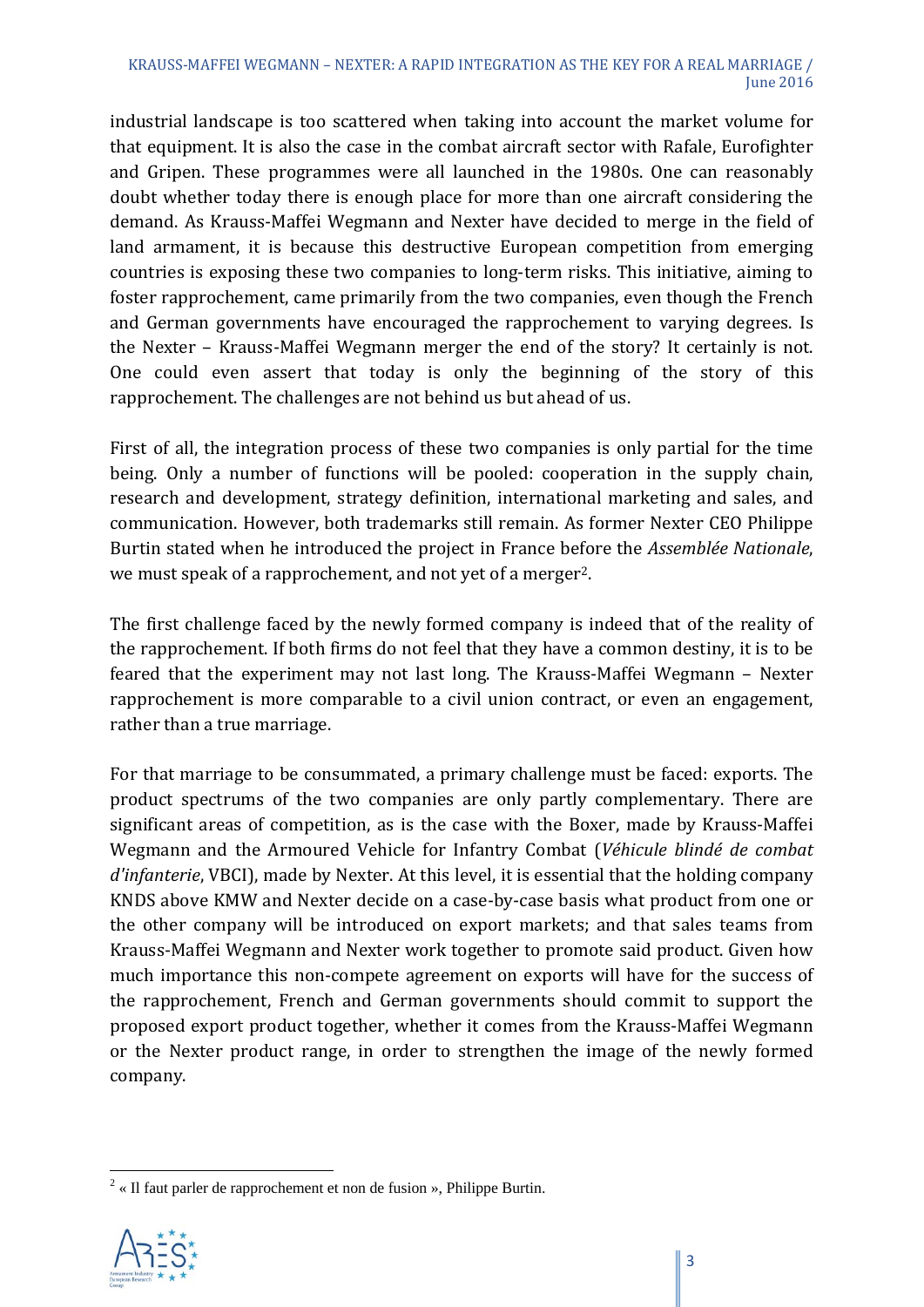Another driving force of the merger will be the capacity of both States to develop programmes cooperatively. At the present time there are talks of a future French-German Main Battle Tank, but the nature of what that system could be is not yet defined, and the perspective of such an equipment coming into service remains remote. It is thus necessary for France and Germany to share clear perspectives straightaway on their desire to develop cooperation programmes in the field of land equipment, if we want teams from both companies to work conjointly. Otherwise the risk is that there will be the juxtaposition of a French company and a German company, admittedly united through their financial accounts, but without any synergy on the industrial level. The sustainability of such a company would certainly be questionable.

For Krauss-Maffei Wegmann – Nexter to become a success, the industrial and political stakeholders must have a strong will to succeed in this integration. As regards the managing teams of the two companies, there should be no hesitation in speeding up the process leading to their convergence. The issue of a common chairmanship must be addressed promptly – don't wait for eight years, as was the case for Airbus after the creation of the EADS.

The States also need to support this project. Thus, in addition to the joint support of exports and the launch of cooperation programmes, France and Germany must clearly incorporate the Krauss-Maffei Wegmann – Nexter merger within the framework of a bilateral initiative to revive European Defence. A political driving force must be ensured for this merger in land armament to be a success. The leaders from Paris and Berlin must become involved in order to convince administrations and parliaments from France and Germany, as well as the personnel from both companies, that the merger aims at developing a globally competitive business for the benefit of all, and that neither country will have to sell out its technological and industrial assets to the other country as has been repeated frequently on both sides of the Rhine.

Lastly, one can hope that the rapprochement between Krauss-Maffei Wegmann – Nexter encourages a deeper consolidation movement within the European armaments industry. There are several actors in the European land armament industry landscape located in other European countries. The future system that will replace the existing Main Battle Tank should at least be common for all European countries in order to facilitate this restructuration movement and to reap important benefits in the operational and logistical field. Other protected or armoured vehicles may well become part of such an endeavour.